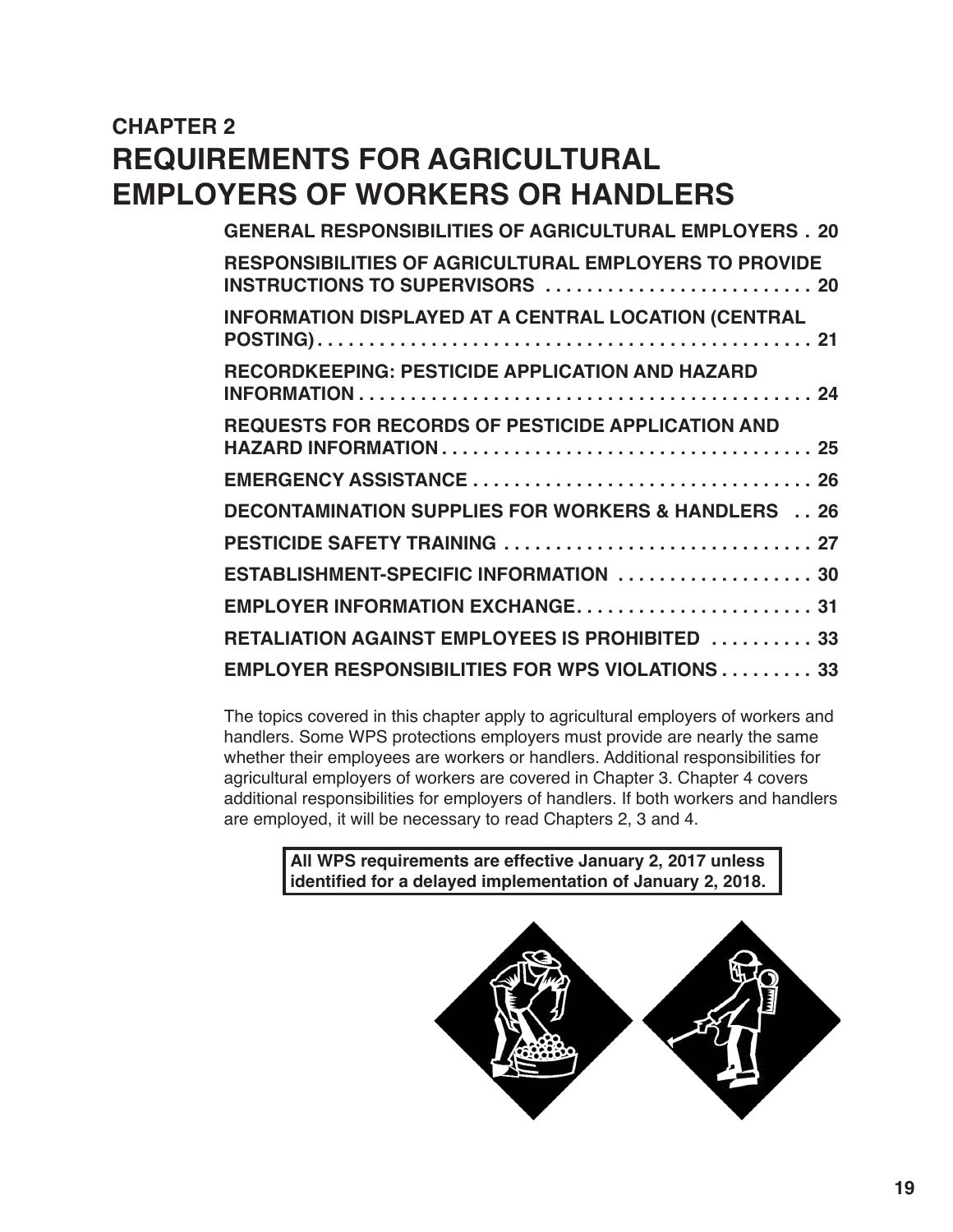# <span id="page-1-0"></span>**GENERAL RESPONSIBILITIES OF AGRICULTURAL EMPLOYERS**

The WPS requires agricultural employers to implement many provisions to protect workers and handlers. The general responsibilities for agricultural employers are listed below with additional requirements presented further in this chapter.

#### **Agricultural employers must:**

- Ensure all pesticides are used consistent with the pesticide product label at all times, including following the WPS requirements when applicable. 170.309(a)
- Provide each worker and handler the protections required by the WPS. 170.309(b)
- Verify that each handler, or worker that conducts early-entry tasks, is at least **18 years old.** 170.309(c)
- Ensure that employees do not clean, repair, or adjust pesticide application equipment without completing WPS handler training. 170.309(g)
- Do not allow other persons (not employed by the agricultural establishment) to clean, repair, or adjust pesticide application equipment until they are told:
	- о That the equipment may be contaminated with pesticides.
	- о The potentially harmful effects of pesticide exposure.
	- о How they are to handle the equipment to limit exposure to pesticides.
	- о How to wash themselves and/or their clothes to prevent or remove pesticide residues. 170.309(g)
- Provide records or other information required by the WPS for inspection to an employee of EPA or any duly authorized representative of a Federal, State or Tribal agency responsible for pesticide enforcement. 170.309(m)

# **RESPONSIBILITIES OF AGRICULTURAL EMPLOYERS TO PROVIDE INSTRUCTIONS TO SUPERVISORS** 170.309(d) & (e)

If an agricultural employer employs supervisors of workers or handlers, or hires workers or handlers through a labor contractor, the agricultural employer must provide sufficient instructions to the supervisors and/or labor contractors to ensure that workers and handlers receive all required WPS protections. The instructions must specify which tasks the labor contractors and/or supervisors are responsible for in order to comply with the WPS.

The agricultural employer must also require labor contractors and anyone who supervises any workers or handlers to provide sufficient information and directions to each worker and handler to ensure that they can comply with the WPS provisions applicable to their duties and tasks as a worker or handler.

Agricultural employers and their supervisors must clearly understand each of the responsibilities for complying with the WPS and ensure that they are implemented.

*The minimum age of 18 years old applies to all handlers and early-entry workers at agricultural establishments including research facilities, universities, or governmental entities. The only exemption from the minimum age is for owners of agricultural establishments and their immediate family.*

*Even if the agricultural employer assigns a supervising employee or labor contractor to carry out the duties required by the WPS, the agricultural employer is ultimately responsible for making sure that all those duties are performed.*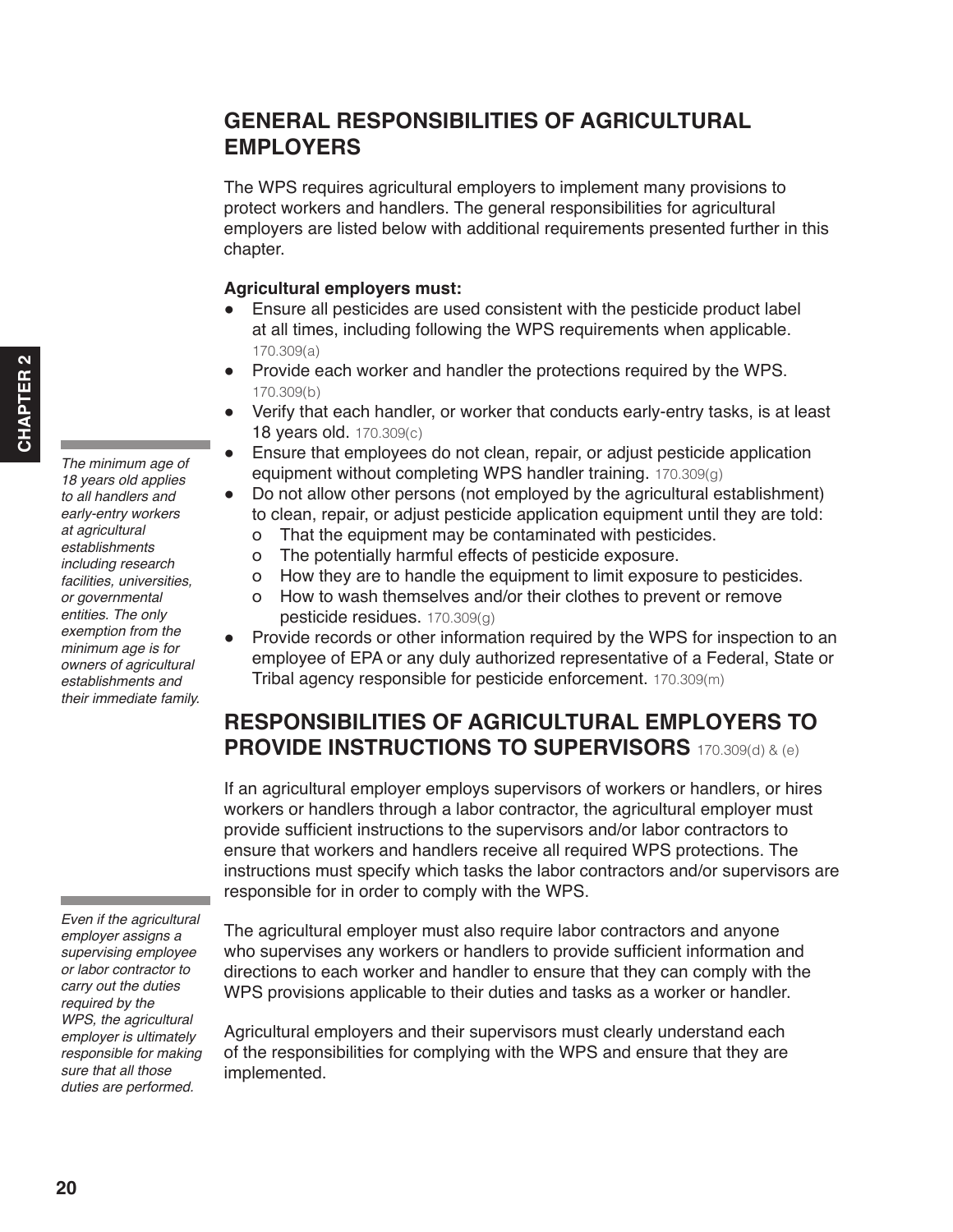# <span id="page-2-0"></span>**INFORMATION DISPLAYED AT A CENTRAL LOCATION (CENTRAL POSTING)**

**Agricultural employers** must display certain information, described below, at a central location whenever any worker or handler they employ is on their agricultural establishment **and**, within the past 30 days, a WPS-labeled pesticide product has been applied or a restricted-entry interval (REI) for such pesticide has been in effect. 170.309(h)

*The requirement to display information is not applicable to commercial pesticide handler employers.*

#### **What information must be displayed?**

170.311(a)&(b)

- **Pesticide safety information** can be a poster developed by EPA, or an equivalent way of providing the required WPS pesticide safety concepts (see page 23).
- **Pesticide application information** including:
	- о Name of the pesticide applied,
	- о Active ingredient(s),
	- о EPA registration number,
	- о REI,
	- о Crop or site treated,
	- о Location and description of the treated area(s), and
	- о Date(s) and times application started and ended.

**USE PESTICIDES** 

*The new pesticide information that must be included as of January 2, 2017 is:* 

*Include the crop or site treated along with the location and description of the treated area.*

**CHAPTER 2**

CHAPTER<sub>2</sub>

*Include the time and date the pesticide application started and ended instead of the "time and date the pesticide is to be applied."*

*The SDS can be kept electronically, however the workers and handlers must have a way to have unrestricted access to the information at all times during their work hours and must be trained on how to access it.*

*The pesticide application and hazard information do not have to be displayed at decontamination sites, only the pesticide safety information.*

| <u>a nanarono maot</u> |
|------------------------|
| have a way to have     |
| unrestricted access    |
| to the information at  |
| all times during their |
| work hours and mus     |
| be trained on how to   |
| access it.             |

WPS — How to Comply Manual **21**

● **Hazard information** consists of a copy of the OSHA Safety Data Sheet (SDS) for each pesticide product.

# **Where must the information be displayed?** 170.311(a)(5) and 170.311(b)(2)&(3)

Pesticide safety, application, and hazard information must be displayed at a central location on an agricultural establishment that is readily accessible at all times during normal work hours and can be easily seen and read by workers and handlers. Usually this is a location where employees congregate such as where they check in or out of work, change clothes, eat, etc.

In addition, only pesticide safety information must be displayed at:

- Any permanent decontamination site, and
- Any location where decontamination supplies are required in quantities for 11 or more workers.

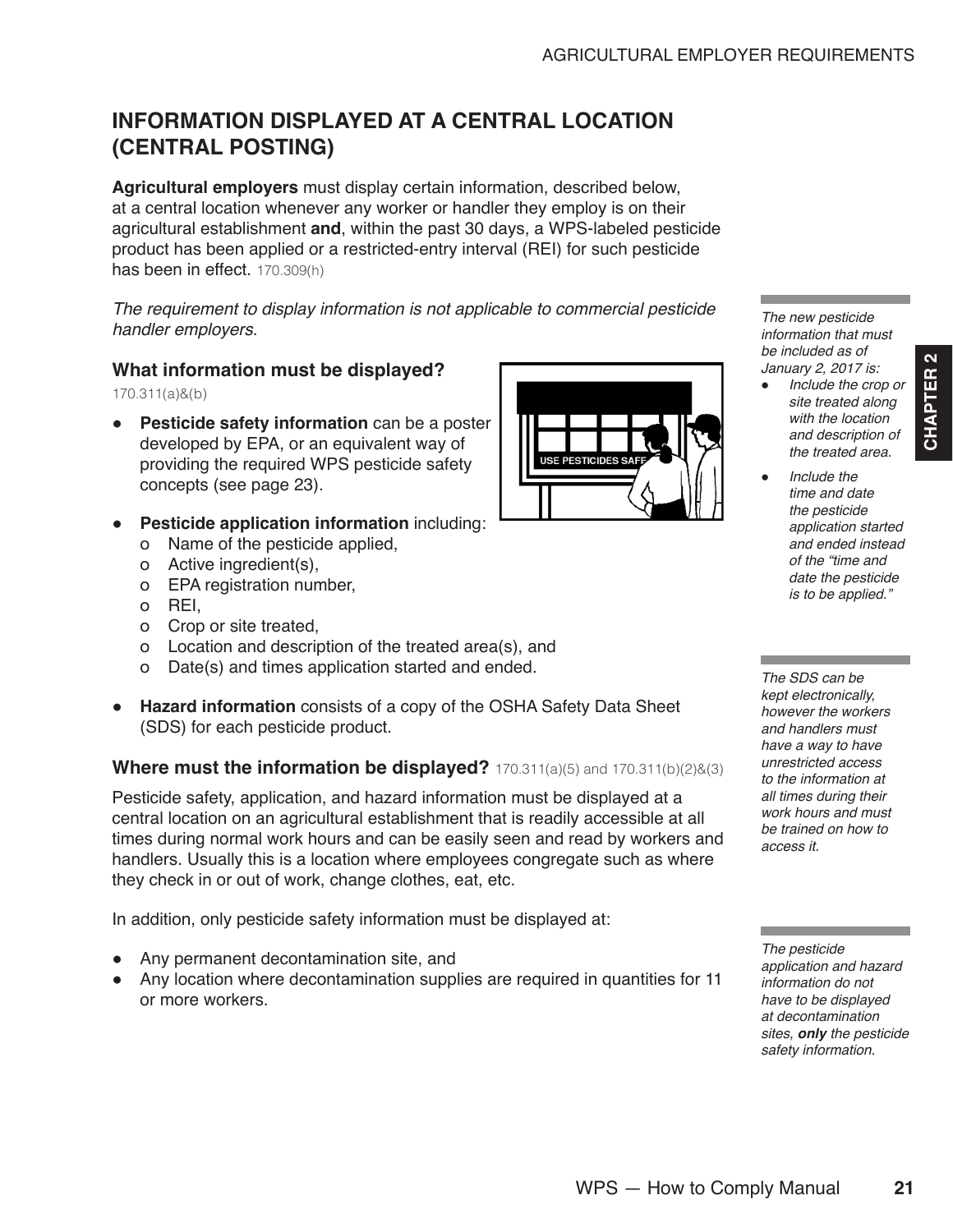*area warning signs have been removed or covered.* 170.309(l)

*IMPORTANT: Workers are not permitted to enter any area where a pesticide has been applied or an REI has been in effect until the required pesticide application and hazard information for each pesticide product applied to that area is displayed at the central location, the REI has expired, and all treated* 

*Employers should inform workers and handlers of any changes to the emergency medical facility information.*

# **When must the information be displayed?** 170.309(h) & (l) and 170.311(b)(5)

Display pesticide safety information:

- Whenever any worker or handler employee is on the agricultural establishment, and
- When, within the past 30 days, a WPS-labeled pesticide product has been applied or a restricted-entry interval (REI) for such pesticide has been in effect.

Display pesticide application and hazard information:

● Within 24 hours after the end of the application if workers or handlers are on the agricultural establishment.

Continue to display the pesticide application and hazard information when workers or handlers are on the establishment until:

- At least 30 days after the REI expires, or
- At least 30 days after the end of the application, if there is no REI for the pesticide, or
- Workers and handlers are no longer on the establishment if it is less than 30 days after the end of the last applicable REI.

## **Other employer responsibilities**

- Inform workers and handlers where the pesticide safety, application and hazard information is located. 170.403 & 170.503
- Allow workers and handlers unrestricted access to the posted information. 170.311(a)(6) & (b)(3)
- Ensure the pesticide safety information and pesticide application information remains legible the entire time they are posted.  $170.311(a)(7)$  &  $(b)(4)$
- Update the emergency medical facility information listed with the poster within 24 hours of obtaining new information. 170.311(a)(4)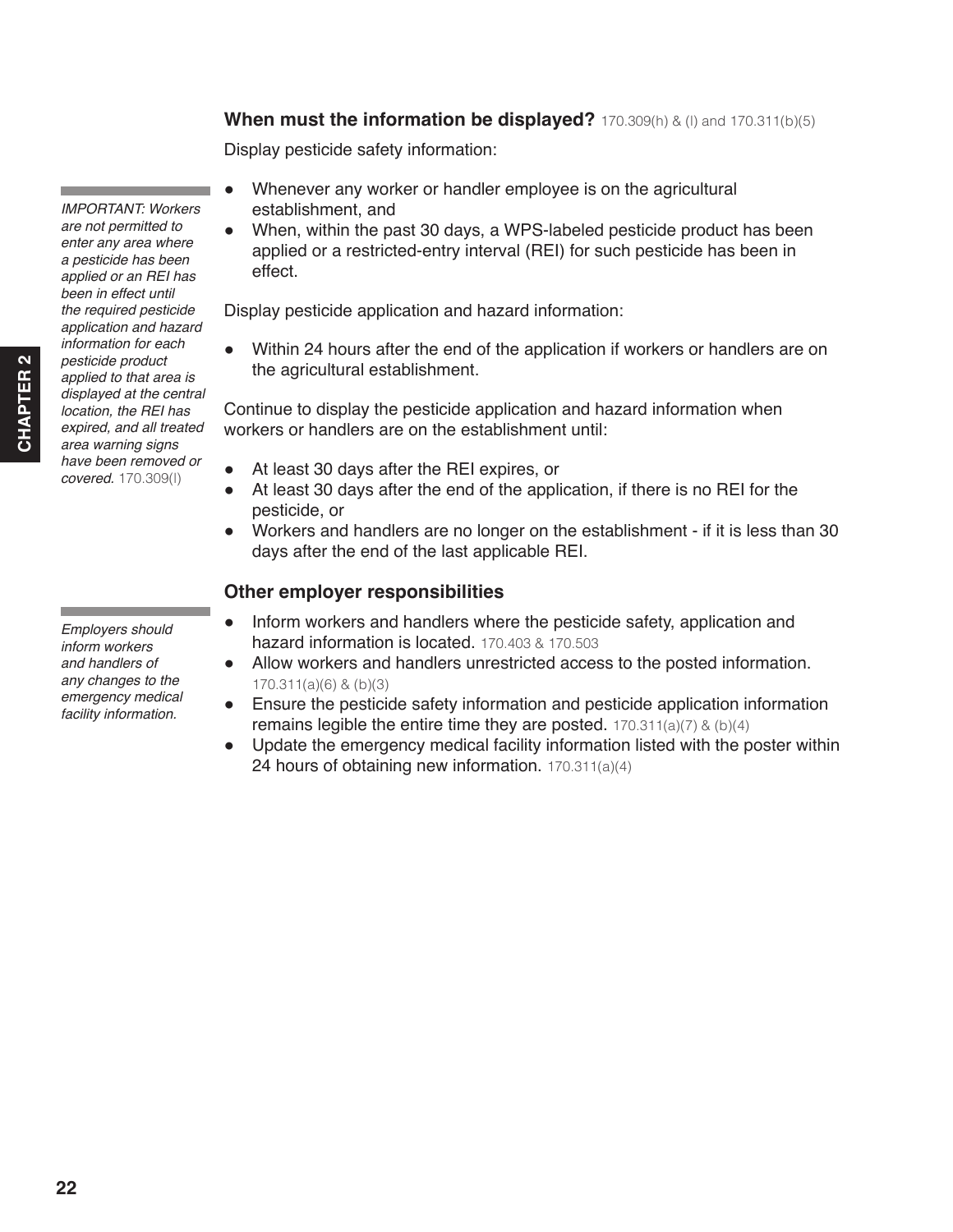# **Criteria for pesticide safety information**

Pesticide safety information covers specific concepts that reinforce pesticide safety. These topics must be conveyed in a manner that workers and handlers can understand. All of these points may be on one poster or any alternate display format that conveys the required information. 170.311(a)(2) & 170.311(a)(3)

*Before January 2, 2018,* the existing pesticide safety information does not change. The content of the safety information may contain either the information consistent with the EPA pesticide safety poster based on the 1995 WPS or the information required by the 2015 revised WPS.

*After January 2, 2018,* the pesticide safety information must include all of the points listed below:

- Avoid getting on the skin or into the body any pesticides that may be on or in plants, soil, irrigation water, tractors, and other equipment, on used personal protective equipment, or drifting from nearby applications.
- Wash before eating, drinking, using chewing gum or tobacco, or using the toilet.
- Wear work clothing that protects the body from pesticide residues (longsleeved shirts, long pants, shoes and socks, and a hat or scarf).
- Wash or shower with soap and water, shampoo hair, and put on clean clothes after work.
- Wash work clothes separately from other clothes before wearing them again.
- If pesticides are spilled or sprayed on the body use decontamination supplies to wash immediately, or rinse off in the nearest clean water, including springs, streams, lakes or other sources if more readily available than decontamination supplies, and as soon as possible, wash or shower with soap and water, shampoo hair, and change into clean clothes.
- Follow directions about keeping out of treated areas and application exclusion zones.
- Instructions to employees to seek medical attention as soon as possible if they believe they have been poisoned, injured, or made ill by pesticides.
- The name, address, and telephone number of a nearby operating medical care facility capable of providing emergency medical treatment. This information must be clearly identified as emergency medical contact information on the display.
- The name, address, and telephone number of the state or tribal pesticide regulatory agency.

*EPA will develop updated pesticide safety posters with the revised content. Agricultural employers may use the EPA safety posters or display the information in an alternate format that meets the WPS requirements.*

**CHAPTER 2**

CHAPTER<sub>2</sub>

*The agricultural employer must update the pesticide safety information display within 24 hours of notice of any changes to the emergency medical facility information.*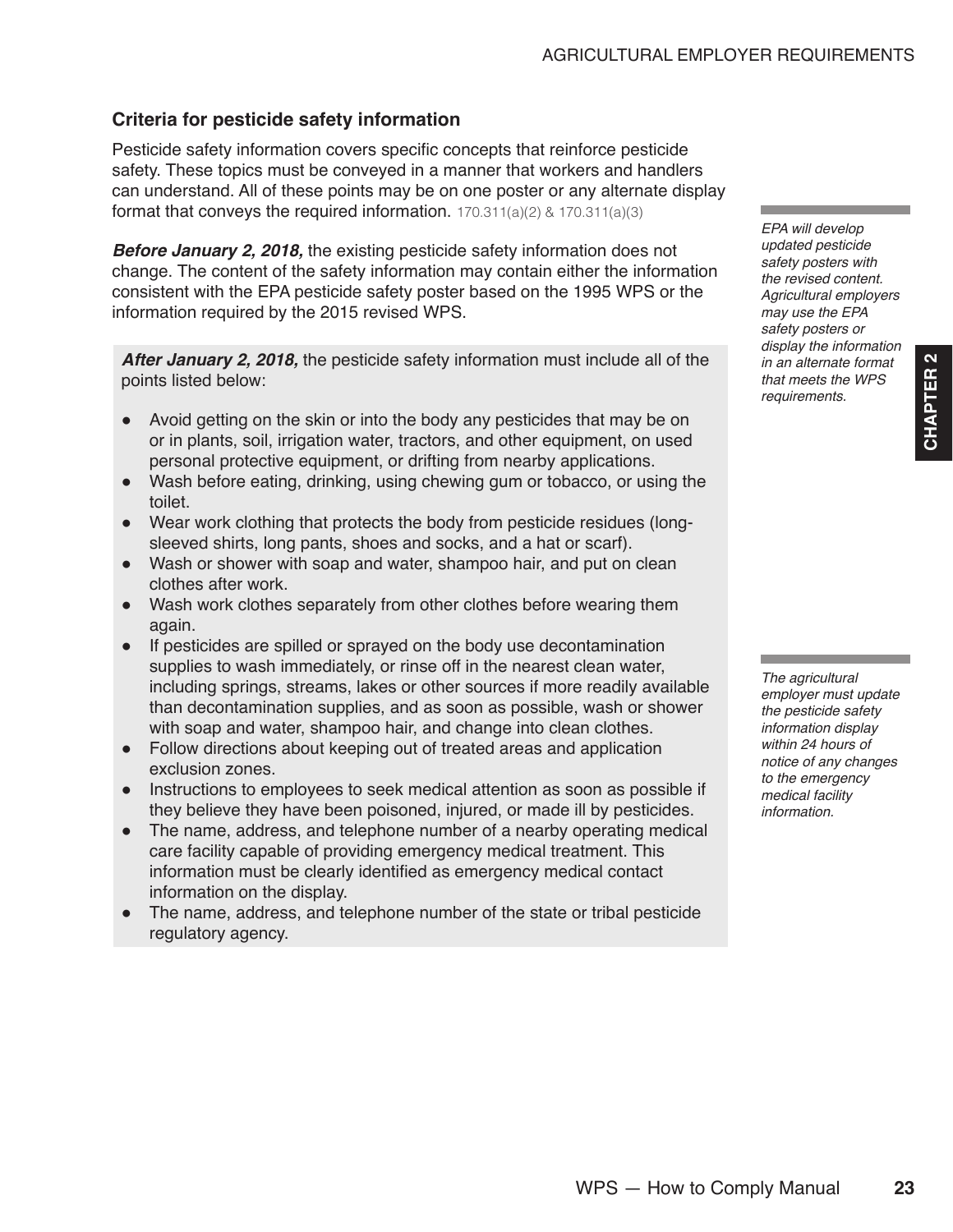# <span id="page-5-0"></span>**RECORDKEEPING: PESTICIDE APPLICATION AND HAZARD INFORMATION**

If the pesticide application and hazard information is required to be displayed, the agricultural employer must keep a record of the pesticide application and hazard information on the establishment for 2 years from the expiration date of the REI of the pesticide applied. 170.311(b)(6)

Pesticide records must contain:

- Name of the pesticide applied,
- Active ingredient,
- EPA registration number,
- $\bullet$  REI.
- Crop or site treated,
- Location and description of the treated area(s),
- Date(s) and times application started and ended, and
- Safety Data Sheet of the pesticide applied.

*Pesticide records must be maintained for any covered use of a WPSlabeled pesticide for either general-use or restricted-use pesticides (even if state or tribal laws do not require pesticide recordkeeping).*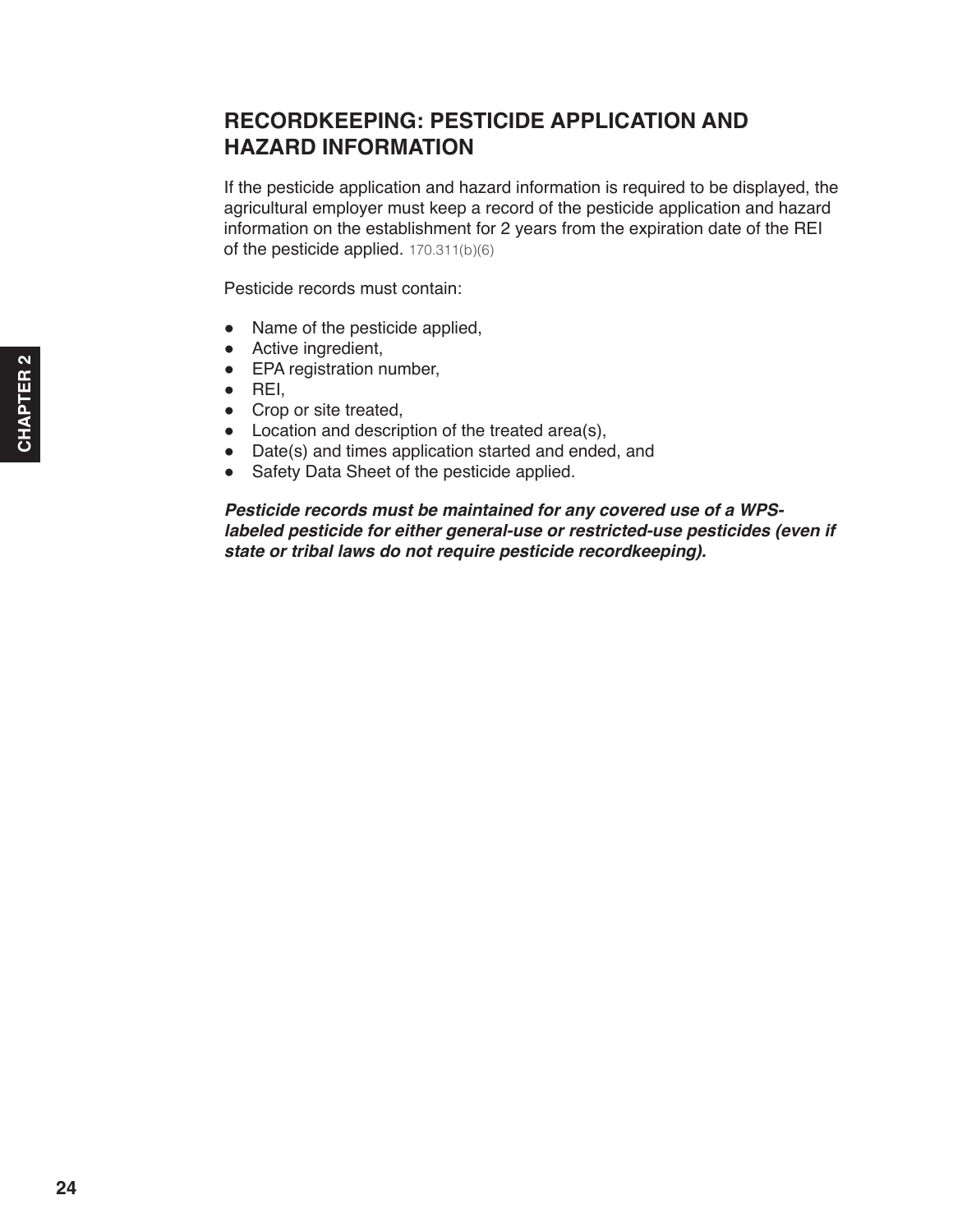# <span id="page-6-0"></span>**REQUESTS FOR RECORDS OF PESTICIDE APPLICATION AND HAZARD INFORMATION**

The pesticide application and hazard information that must be provided is limited to the 2-year record retention requirement. Information must be provided within 15 days of the request. 170.311(b)(7)

**Workers and handlers** may request a copy of, or access to, the pesticide application information and hazard information if:

- The person is, or was employed as a worker or handler by the establishment during the period when the information was to be displayed and maintained, and
- The request is made orally or in writing.

**Treating medical personnel** or a person acting under their supervision, may request access to, or a copy of pesticide application and hazard information for the diagnosis or treatment of a worker or handler who was employed on the agricultural establishment during the period that the information was required to be displayed. This request can be made orally or in writing. The information must be provided promptly after receiving the request. 170.311(b)(8)

**A designated representative** may request access to, or a copy of pesticide application and/or hazard information for a worker or handler. The request must be made in writing and contain the following information:

- The name of the worker or handler being represented.
- A description of the specific information being requested including:
	- о Dates of employment of the worker or handler,
	- о The date(s) for which the records are requested,
	- о Type of work conducted by the worker or handler during the period for which the records are requested, and
	- о The specific application and hazard information requested.
- A written statement clearly designating the representative to obtain this information on the worker's or handler's behalf, with the worker's or handler's printed name and signature, the date of the designation, and the printed name and contact information for the designated representative.
- Where to send the information, if the information is to be sent.

Upon receiving a written request from a designated representative, complete with all of the required information, the agricultural employer must provide a copy of, or access to the requested information within 15 days. 170.311(b)(9)

If a record has been previously provided without cost to a worker or handler or their designated representative, a reasonable fee may be charged for duplicate records but the fee may not include any non-discriminatory costs (no overhead charges). 170.311(b)(9)

*There is a separate WPS provision that requires the agricultural employer to provide certain information to treating medical personnel if a worker or handler has been exposed to a pesticide on the agricultural establishment and needs emergency medical treatment. See the section on Emergency Assistance for more details.*

**CHAPTER 2**

CHAPTER<sub>2</sub>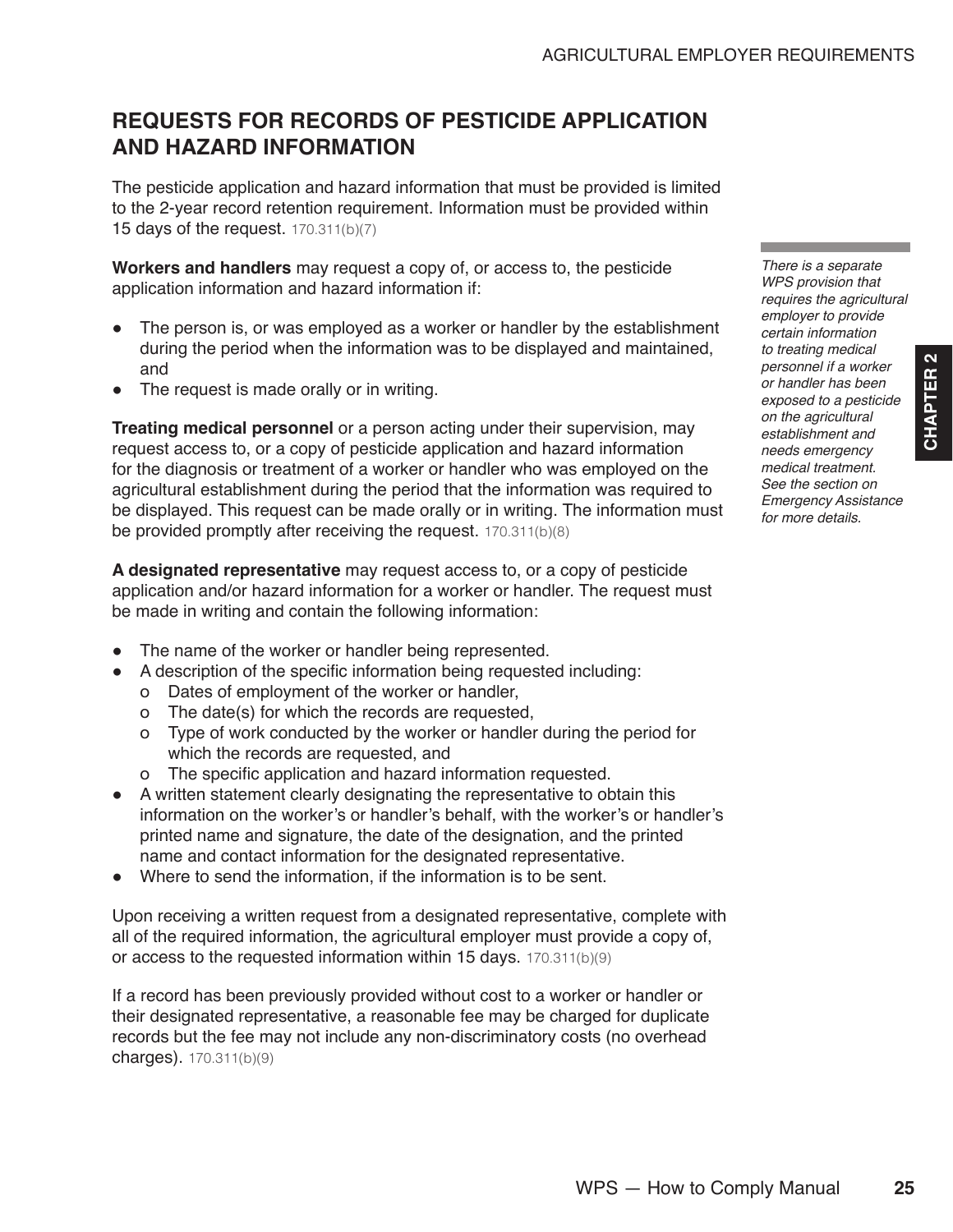# <span id="page-7-0"></span>**EMERGENCY ASSISTANCE** 170.309(f)

**The agricultural employer must provide transportation and emergency information** promptly for their workers after learning of the possible poisoning or injury if:



- There is reason to believe that a worker or handler experienced a potential pesticide exposure during his or her employment on their employer's agricultural establishment, or
- They show symptoms similar to those associated with acute exposure to pesticides during or within 72 hours after his or her employment on the agricultural establishment, and needs emergency medical treatment.

#### **Provide emergency transportation** 170.309(f)(1)

Make emergency transportation available to take that person from the agricultural establishment (including any worker housing area on the establishment) to a medical care facility capable of providing emergency medical treatment to a person exposed to pesticides.

#### **Provide emergency information** 170.309(f)(2)

Provide all of the following information to the treating medical personnel:

- Copies of the applicable SDS, the pesticide product name, EPA registration number and active ingredient(s) for each pesticide product to which the person may have been exposed.
- Type of application or how the pesticide was used on the agricultural establishment.
- The circumstances that could have resulted in exposure to the pesticide.

# **DECONTAMINATION SUPPLIES FOR WORKERS & HANDLERS**

To prevent, or mitigate pesticide exposures, the agricultural employer is required to provide supplies to each worker or handler (including early-entry workers) for routine washing to remove pesticide residues, emergency decontamination, and immediate eye flushing in certain situations. What supplies must be provided, when, where, and for how long are covered in Chapter 3 for workers and Chapter 4 for handlers.



*Employers can "make transportation available" by:*

- *Taking the employee to the medical care facility, or*
- *Calling an emergency vehicle, such as an ambulance, or*
- *Making sure the employee has a ride to the medical care facility with someone else.*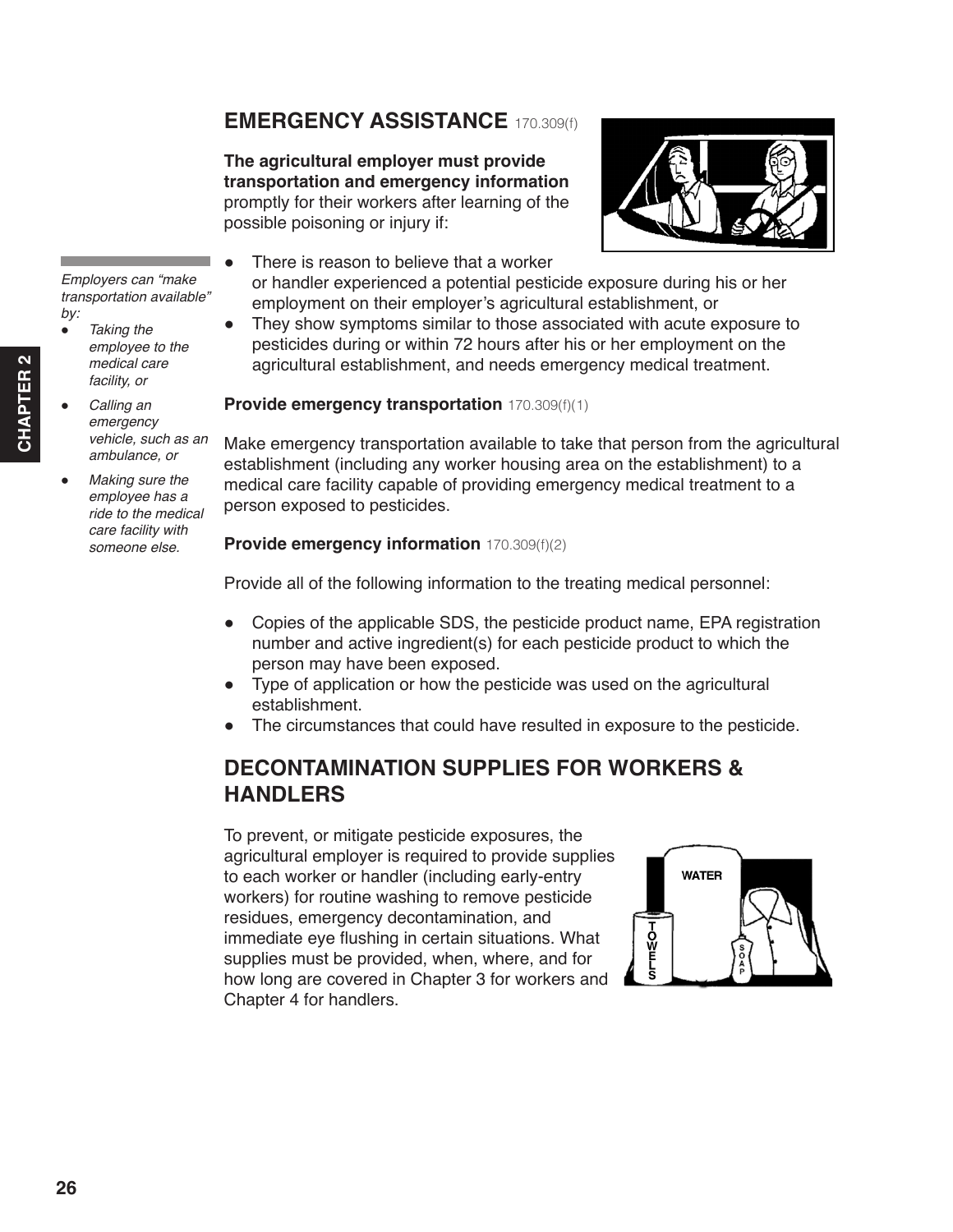# <span id="page-8-0"></span>**PESTICIDE SAFETY TRAINING**

All workers and handlers employed by an agricultural employer must receive annual WPS training as a worker or as a handler (except as provided for in the exemptions or exceptions). Employees must receive WPS training before they perform any worker or handler task on the

establishment. Presented below are the training requirements for both workers and handlers. Additional information on worker training is in Chapter 3 and on handler training in Chapter 4.

#### *The following are key requirements for training workers and handlers:*

- **There is no grace period for WPS training!** The agricultural employer must ensure that WPS training is completed within the last 12 months before:
	- о Any worker enters a treated area on an agricultural establishment where, within the last 30 days, a WPS-labeled pesticide product has been used or a REI for such pesticide has been in effect.
	- о Any handler conducts any handling task.
- Workers and handlers are exempt from WPS training if they are currently:
	- о Certified as an applicator of restricted-use pesticides.
	- о Certified as a crop advisor by a program acknowledged as appropriate in writing by EPA, or a State or Tribal agency responsible for pesticide enforcement. 170.401(b)
- Additionally, a worker is exempt from WPS worker training if they have been trained as a WPS handler within the last 12 months.
- Only qualified trainers may provide WPS training.
- Train workers and handlers annually.
- Provide training in a manner that the workers or handlers can understand, using a translator if necessary.
- Present training using EPA-approved materials either orally from written materials or audio-visually.
- Keep records of worker or handler training for 2 years.
- Make training records available to employees upon request.
- All training requirements are effective January 2, 2017 EXCEPT the expanded training content which is effective January 2, 2018.

*Owners of agricultural establishments and their immediate families*  and certified crop *advisors are exempt from WPS training requirements. See Chapter 6: Exemptions and Exceptions.*

**CHAPTER 2**

CHAPTER<sub>2</sub>

Valid currently certified applicators and certified *crop advisors are exempt from WPS worker and handler training. Any worker who has been trained as a handler does not need to receive worker training.*

*EPA does NOT supply or issue WPS training*  verification cards.

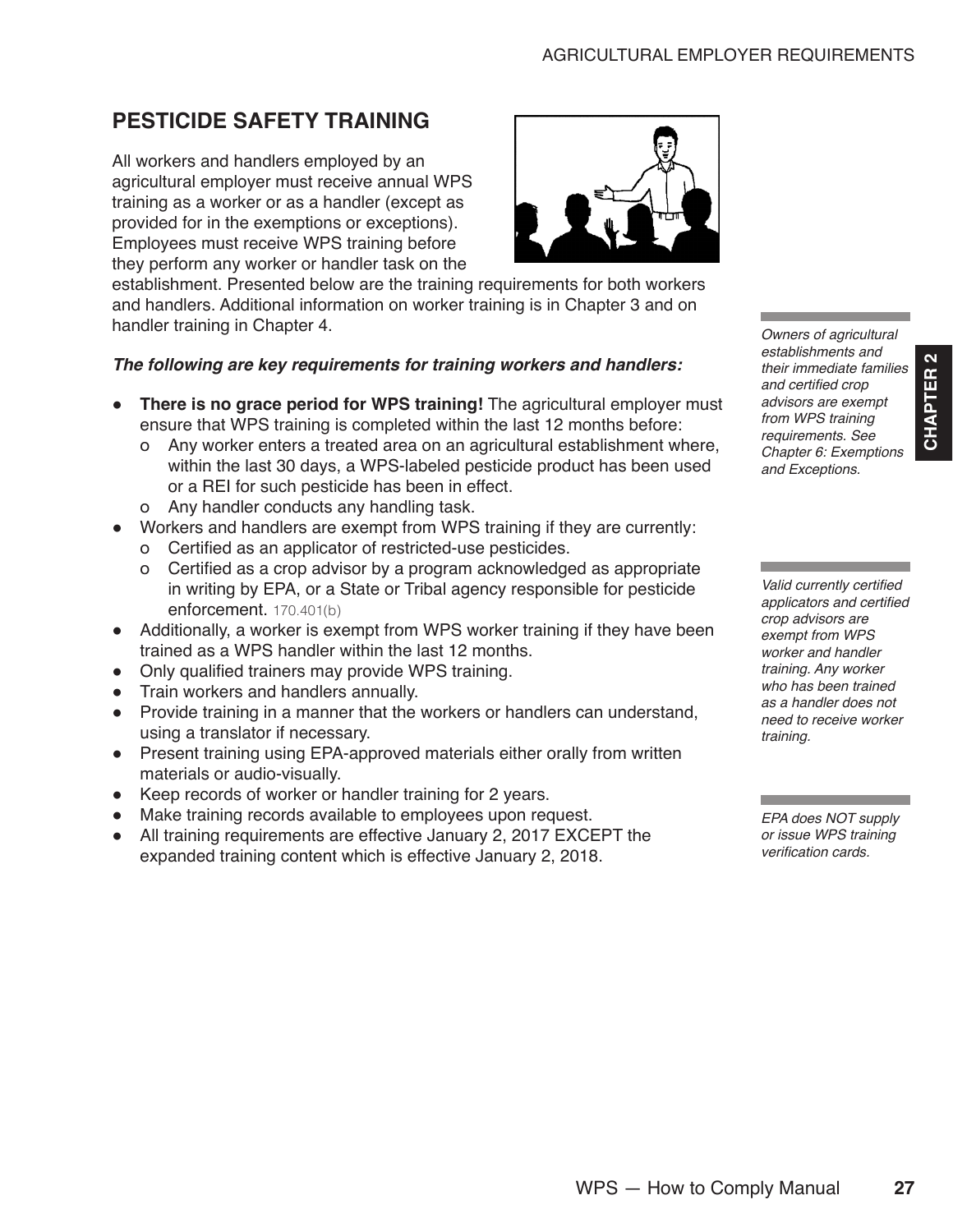# **What topics must the training cover?**

Worker and handler training content effective January 2, 2018 is itemized on page 23. Until January 2, 2018, WPS safety training content remains the same as in the 1995 rule although *all training materials used after January 2, 2017 must be approved by EPA*.

*The expanded content of training topics is the only requirement of worker and handler training that has a delayed implementation date of January 2, 2018 (or no more than 6 months after EPA has published the availability of the training materials but not before January 2, 2018). Both workers and handlers will have to be trained on the same 23 topics with handlers requiring an additional 13 topics (total of 36 topics). Refer to Training Criteria for Workers and Handlers in*  Appendix B for information on specific training topics.

# **How often must workers and handlers be trained?**

Once every 12 months (annually), counting from the end of the month in which the previous training was completed. 170.401(a) & 170.501(a)

## **Training records** 170.401(d) & 170.501(d)

Training records for each worker and handler must be kept on the establishment for 2 years from the date of training. The training record must include:

- The worker's or handler's printed name and signature,
- The date of training,
- Trainer's name,
- Evidence of the trainer's qualification to train,
- Employer's name, and
- Information to identify which EPA-approved training materials were used for the training (i.e., the EPA document number or EPA approval number for the materials).

WPS trainers are not required to provide each person trained with a copy of the training record. However, they must provide the record if the trained employee requests it. Individual training record forms or other methods of maintaining the required training information may be developed and used to meet this requirement.

*The designated representative (DR) CANNOT request a copy of a training record on behalf of a worker/handler. The DR only has the right to access the application info and the SDS.*

*An attendance roster of the WPS training with all of the training record information meets the recordkeeping requirement.*

*If a worker or handler was trained at another establishment, you may get a copy of the training record and keep as your record of training. If no record is provided, you must provide WPS training and maintain the training record.*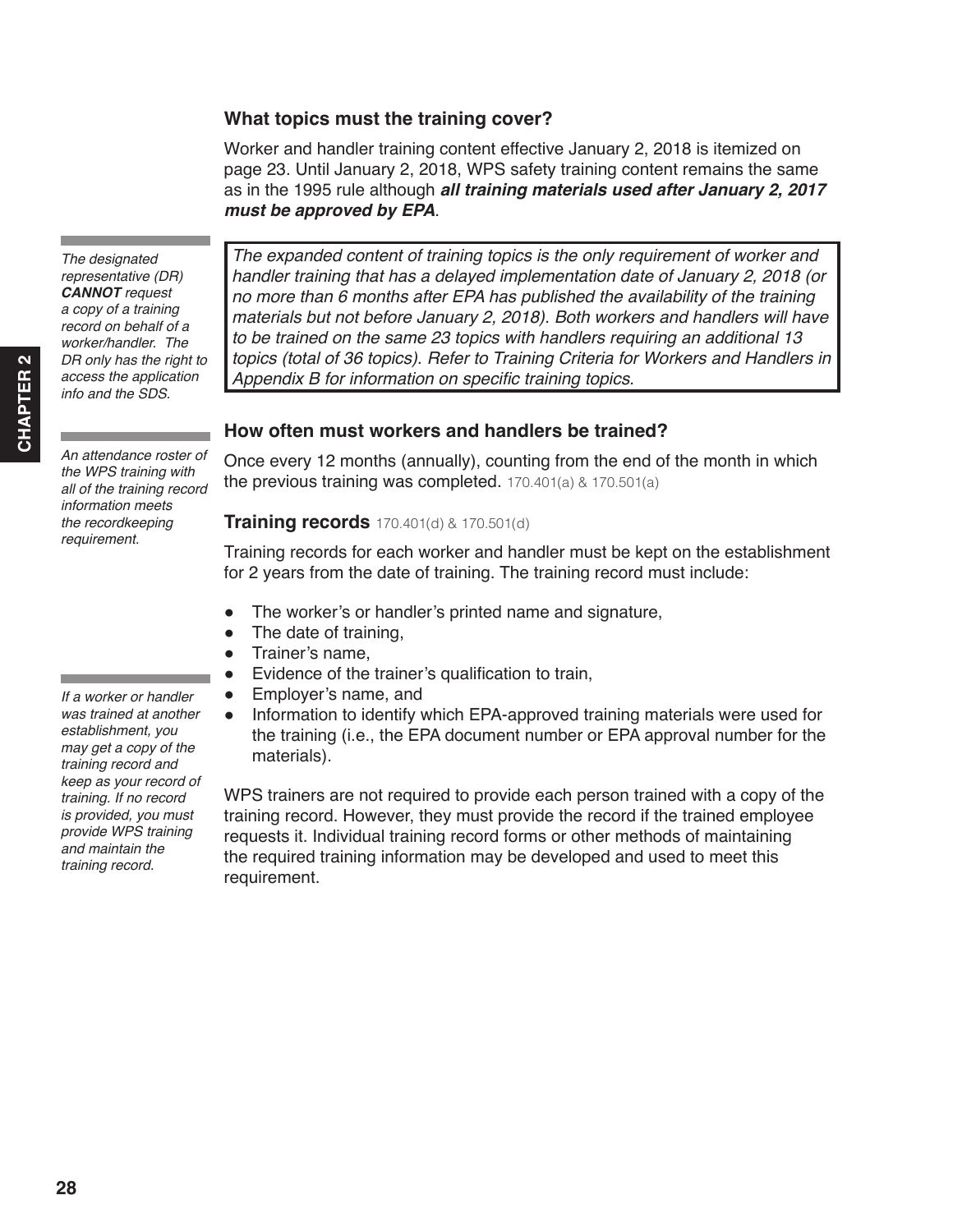#### **Who qualifies to be a WPS trainer? 170.401(c)(4)** & **170.501(c)(4)**

#### **The person who conducts** *worker* **training must:**

- Currently be a certified applicator of restricted-use pesticides (in any category of certification), or
- Currently be designated as a trainer of certified pesticide applicators, handlers or workers by the EPA or the state, or tribal agency having jurisdiction, or
- Have completed an EPA-approved pesticide safety train-the-trainer program for trainers of workers.

#### **The person who conducts** *handler* **training must:**

- Currently be a certified applicator of restricted-use pesticides (in any category of certification), or
- Currently be designated as a trainer of certified pesticide applicators or handlers by a state, federal, or tribal agency having jurisdiction, or
- Have completed an EPA-approved pesticide safety train-the-trainer program for trainers of handlers.

#### **How is training to be conducted? 170.401(c)(1)** & **170.501(c)(1)**

Trainers of workers or handlers must:

- Use EPA-approved training materials,
- Present the training orally from written materials or audio visually,
- Present the information in a manner that the trainees can understand, using a translator if necessary,
- Be present at all times during the training to respond to trainees' questions, and
- Ensure training quality by providing an environment conducive to training that is reasonably free of distractions.

*WPS trained handlers may NOT train workers unless they meet one*  of the qualifications *for conducting worker training.*

*WPS training materials produced by EPA will*  bear the official EPA *logo and have an EPA publication number. WPS training materials developed by others and approved by EPA will bear an EPA approval number and an EPA statement of approval for use for WPS training.*

**CHAPTER 2**

CHAPTER<sub>2</sub>

*Anyone who trains workers must use non-technical terms. Example: Instead of referring to a symptom of heat exhaustion as hyperthermia, say that the body is getting too hot and you could get very sick and maybe die if action is not taken immediately.*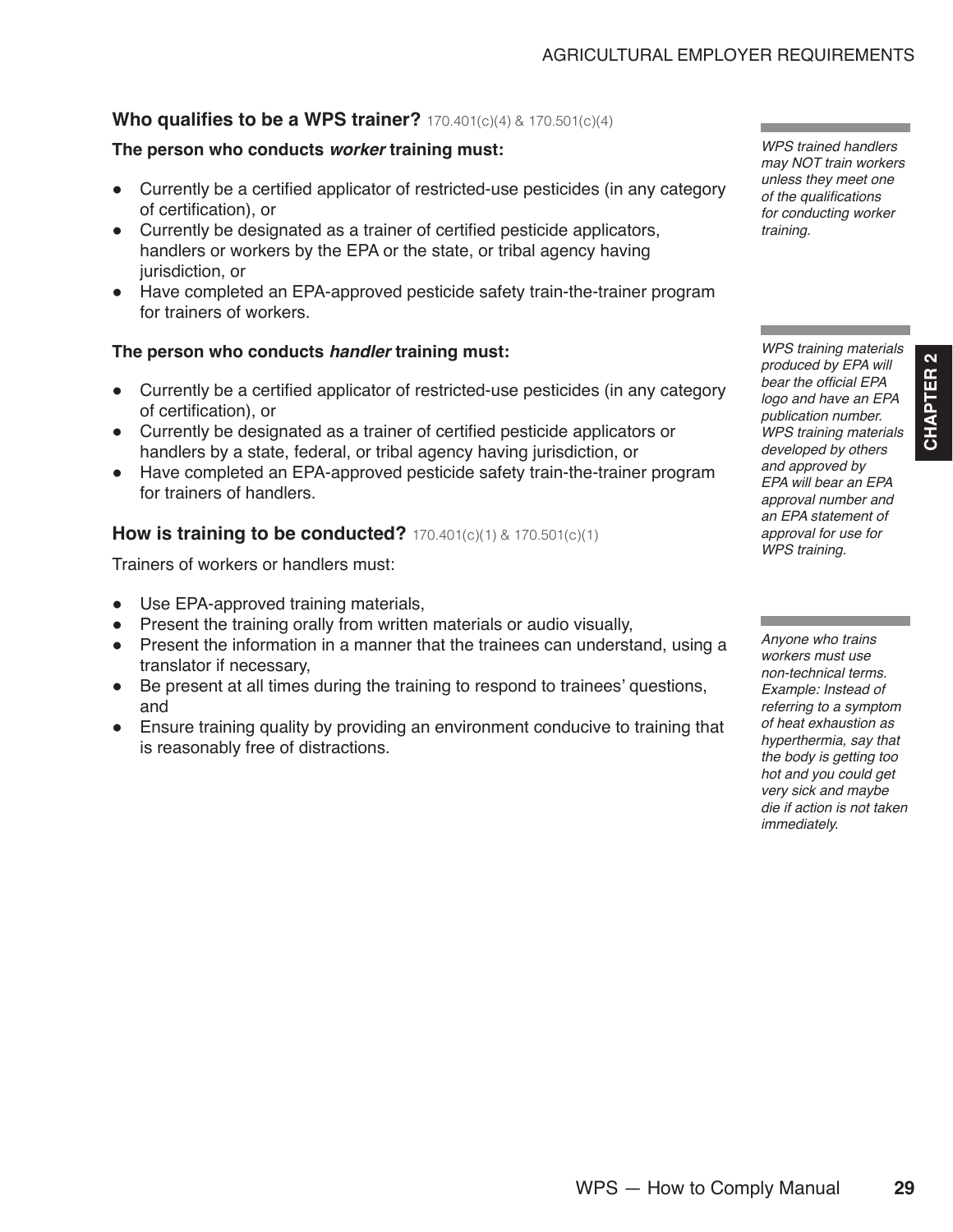# **ESTABLISHMENT-SPECIFIC INFORMATION** 170.403 and 170.503(b)

<span id="page-11-0"></span>*Workers and handlers must receive*  establishment-specific *information in addition to general pesticide safety training.*

*If a worker/handler is WPS trained at farm A and later in the summer starts to work for farm B (and the agricultural employer of farm B*  obtains the worker's/ handler's training *records), the farm B agricultural employer only needs to provide the worker/handler with the establishment*specific information *which requires no recordkeeping.*

The agricultural employer must provide information specific to their agricultural establishment to workers and handlers when they first enter the establishment and before beginning WPS tasks in areas where, within the last 30 days, a WPS-labeled pesticide product has been applied or a REI for such pesticide has been in effect.

The agricultural employer must inform workers and handlers, in a manner they understand, about the location of the following on the establishment:

- Pesticide safety information,
- Pesticide application and hazard information, and
- Decontamination supplies.

Establishment-specific information must be provided even if the worker or handler has already received the annual pesticide safety training on another agricultural establishment and verification of such training is provided to the agricultural employer. Recordkeeping is NOT required for providing this information.

Providing establishment-specific information is not a requirement for commercial *pesticide handler employers.* 

 $\mathbf{\Omega}$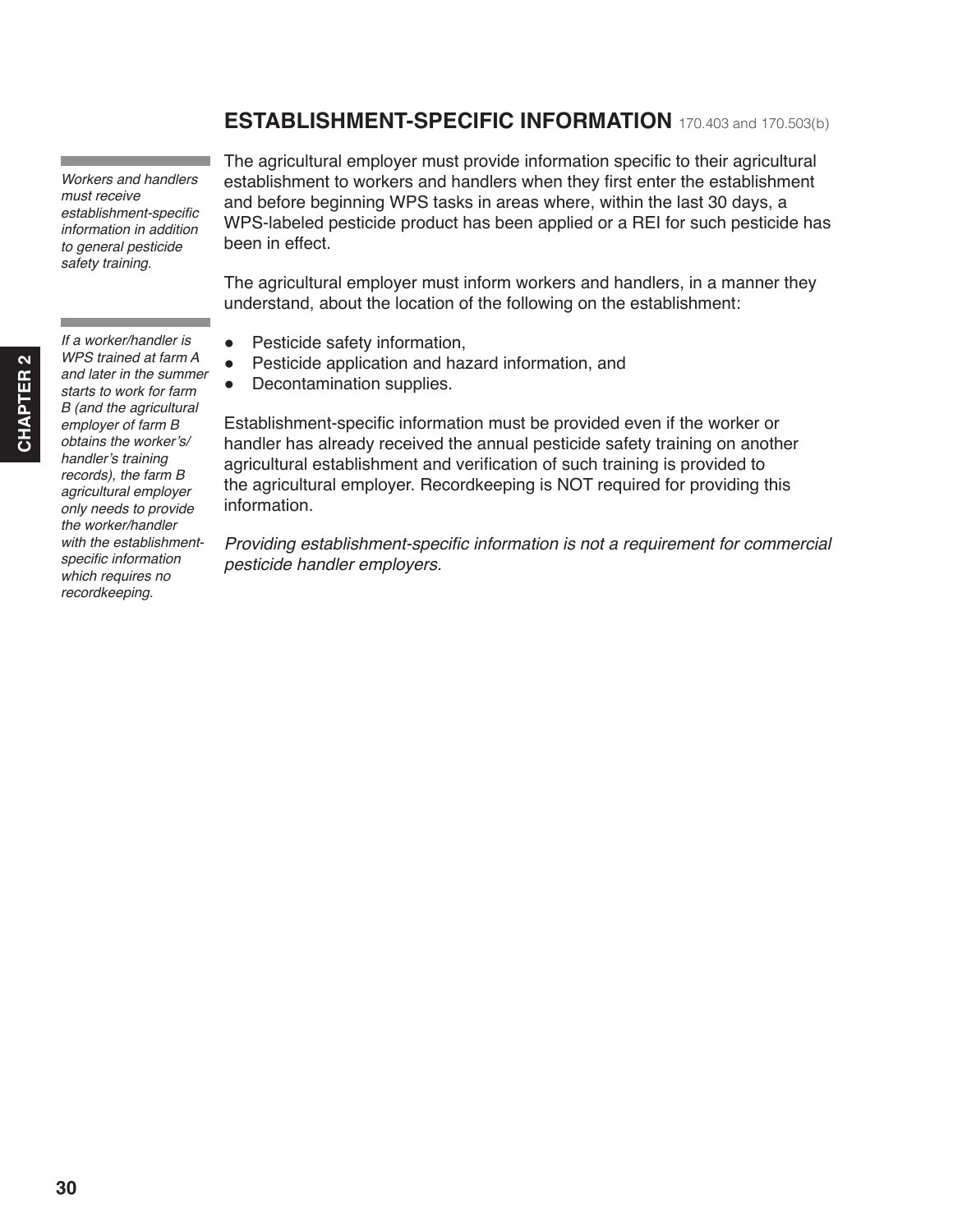# <span id="page-12-0"></span>**EMPLOYER INFORMATION EXCHANGE**

Whenever a handler, including crop advisors, of a commercial pesticide handler employer (CPHE) conducts pesticide handling tasks on an agricultural establishment, the agricultural employer must provide the CPHE with specific information about treated areas on the establishment they will be working on.



Conversely, the CPHE (employer of the for-hire/custom applicators or crop advisors) must provide the agricultural employer, as their customer and the operator of the agricultural establishment, with certain information about a pesticide product before applying it on the establishment.

## **Information provided** *to* **the commercial pesticide handler employer (CPHE)** *from* **an agricultural employer** 170.309(k)

The operator of an agricultural establishment must inform the hired CPHE of the following:

- The specific location and description of any treated areas on the agricultural establishment under a REI that the handler may be in (or walk within 1/4 mile of), and
- Any restrictions on entering those areas.

The CPHE must inform their handler of the information provided by the agricultural employer. 170.313(h)

#### **Information provided** *to* **an agricultural employer** *from* **a commercial pesticide handler employer (CPHE)** 170.313(i) & (j)

To allow an agricultural employer to inform workers on the establishment about a pesticide application that is, or will be performed, the CPHE must inform the agricultural employer of the following:

- Specific location and description of the area(s) on the agricultural establishment that are to be treated with a pesticide,
- Date and start and estimated end times of the application,
- Pesticide product name, EPA registration number, and active ingredient(s),
- REI for the pesticide product,
- Whether the pesticide product labeling requires posting, oral notification or both, and
- Any other specific requirements on the pesticide product labeling concerning protection of workers and other persons during or after application.

*This exchange of information can be accomplished through electronic media, telephone or other means.*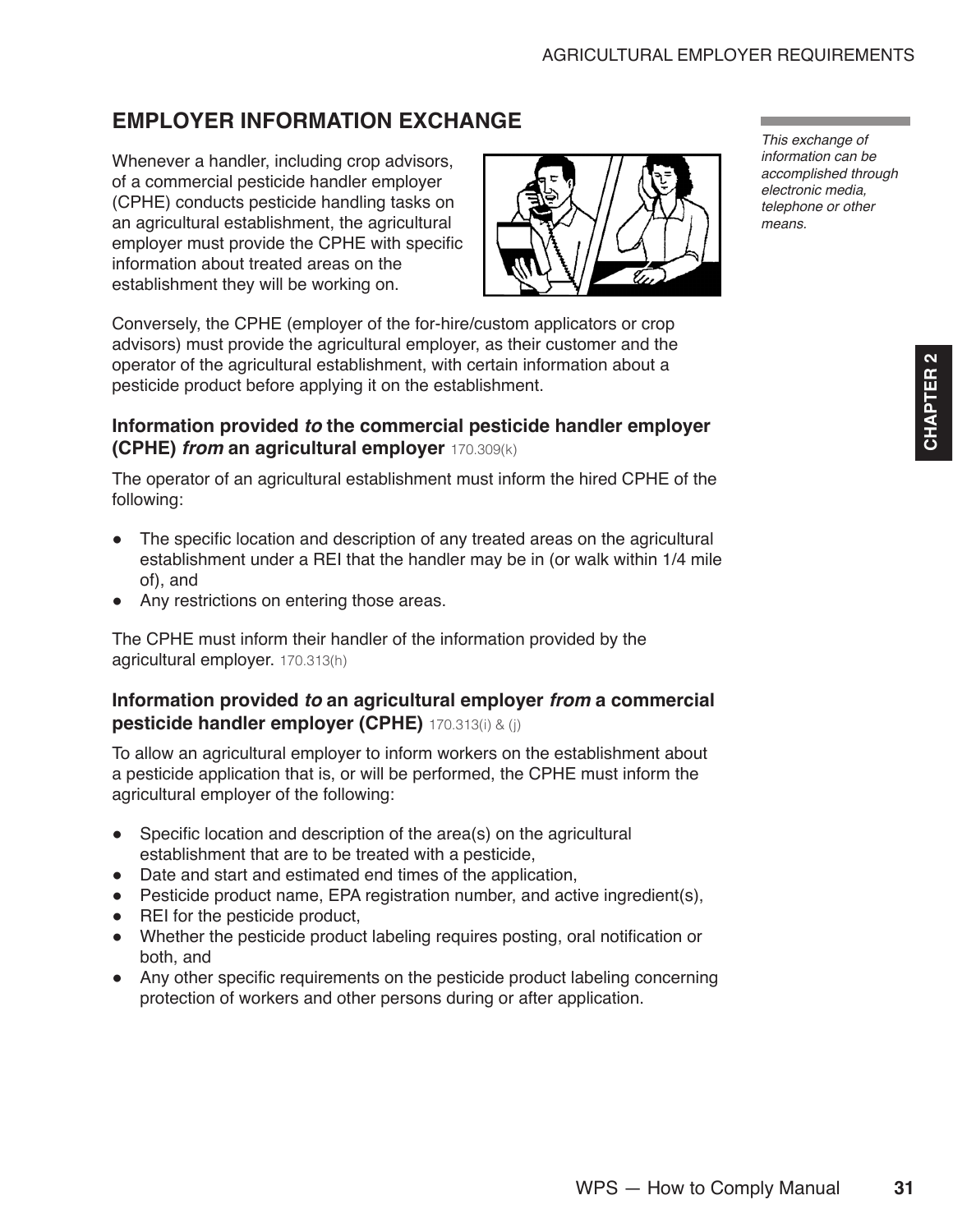*agricultural employers to make arrangements with the CPHE on how they will receive the required pesticide application information so they can take the necessary steps to protect workers and other persons on the establishment during pesticide applications,*  provide notification of *pesticide applications to workers, and provide the application and hazard information at the central display site.* 

*It is important for* 

# **What if the information changes?**

The agricultural employer must be provided with updated information PRIOR to the application when there are any changes to:

- The location to be treated,
- REI,
- Method of notification,
- Labeling requirements to protect workers/other persons, or
- The start time if it will be earlier than estimated.

If the pesticide product information changes or there are other changes to the date, start and end time, the CPHE must provide the updated information to the agricultural employer within 2 hours after completing the application.

Changes to the estimated application end time of less than one hour do not need to be reported to the agricultural employer.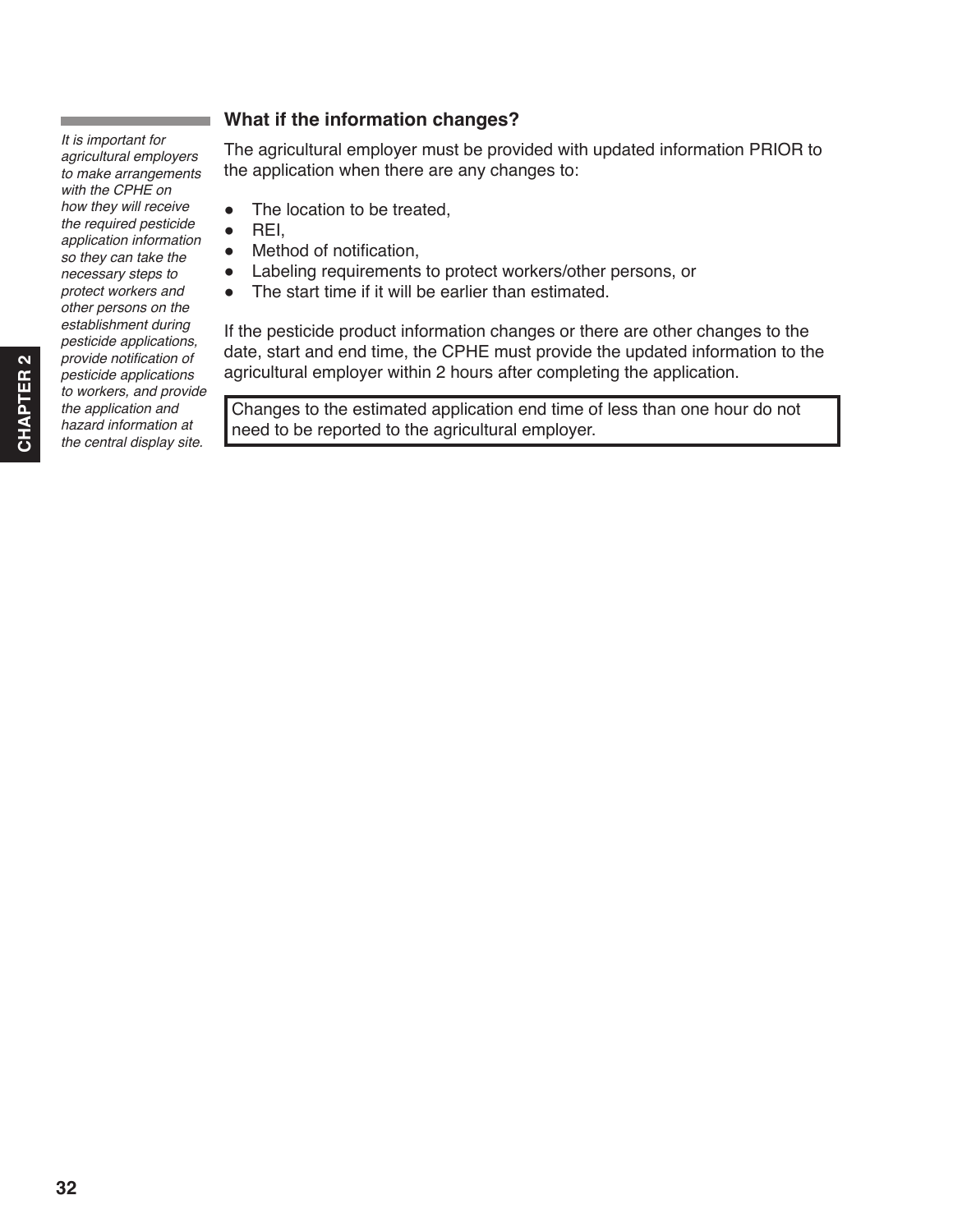# <span id="page-14-0"></span>**RETALIATION AGAINST EMPLOYEES IS PROHIBITED**

The agricultural employer, their supervisors or others cannot intimidate, threaten, coerce, discriminate against, prevent, discourage, or fire any worker or handler from complying or attempting to comply with the WPS. Additionally, the agricultural employer cannot retaliate in any manner if any worker or handler:

- Refuses to participate in any activity that the worker or handler reasonably believes to be in violation of the WPS,
- Has, or is about to report WPS noncompliance to appropriate authorities for enforcement of WPS provisions, or
- Agrees to provide information to the EPA or any duly authorized representative of a Federal, State or Tribal government about WPS compliance, or assists or participates in any manner in an investigation, proceeding, or hearing concerning WPS compliance.

## *Retaliation is a serious violation of federal law* (170.315)

*For example: If the employer or supervisor refuses to provide PPE or tells*  an early-entry worker to enter a treated field during the REI without providing specific information and PPE, and the employee files a complaint to authorities, the employer may not fire or threaten that person in any manner or allow any acts *of retaliation by any employee.*

# **EMPLOYER RESPONSIBILITIES FOR WPS VIOLATIONS**

#### **Penalties for noncompliance** 170.317

Agricultural employers of workers and handlers can be subject to civil and criminal penalties if they do not comply with the federal WPS including all revisions to this rule. Failure to comply is a pesticide misuse violation since the WPS is referenced on applicable pesticide product labeling. Failure to comply with distinct requirements of the WPS can result in independently assessable charges, even if the violative acts occurred during one pesticide application. See Chapter 7: Compliance with the Worker Protection Standard.

#### **Employer responsibilities for supervisors or labor contractors assigned to carry out WPS requirements**

The Federal Insecticide, Fungicide and Rodenticide Act (FIFRA) includes provisions that hold owners and agricultural employers liable for a WPS penalty if another person employed by or acting for them including labor contractors, farm managers and/or other supervisors, fails to comply with any WPS requirements. The term "acting for" includes both employment and contractual relationships.